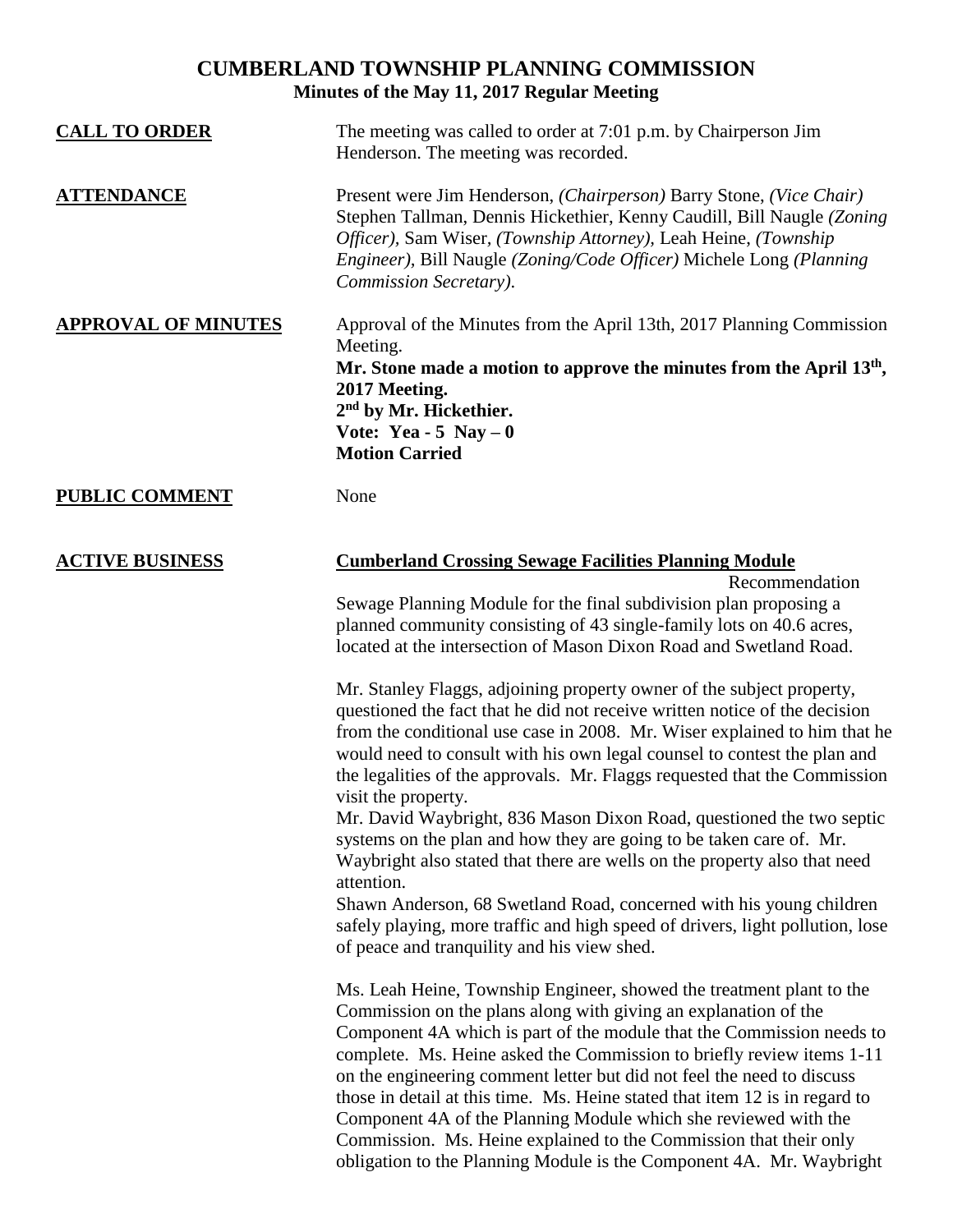questioned Mt. Joy Township having a 537 Plan regarding this subdivision.

**Mr. Tallman made a motion to table the sewage planning module for further review and for Mt. Joy Township to be involved with the review.**

**2 nd by Mr. Caudill. Vote: Yea - 5 Nay – 0 Motion Carried**

## **NEW BUSINESS Citizen Text Amendment Request**

Request to remove the permitted use of 'Assisted Living Facilities' in the Residential (R) zoning district.

John Winkleman, 32 Skyline Court, representing Mr. Steve Lewis. Mr. Winkleman read a letter from Mr. Lewis regarding his opposition to assisted living facilities in the residential zoning districts.

Mary Stevenson, 390 Country Club Lane. Ms. Stevenson is in opposition to removing assisted living facilities from the residential zoning district. She feels there are not enough of these facilities in the Gettysburg area and would not like these types of facilities taken out of the Residential district.

Barb Zimmerman, 210 Old Mill Road. Ms. Zimmerman spoke for Twin Lakes. Ms. Zimmerman gave a history of living in this area for the past 36 years and how the new developments that came to the area have created unbelievable traffic. Ms. Zimmerman feels that the assisted living facility is not going to make any difference from what is already there and disturbed. Ms. Zimmerman explained more housing developments will create more traffic than an assisted living facility will. Ms. Zimmerman submitted a petition against the text amendment to take assisted living facilities out of the residential zoning district.

Don Kauffman, 56 Bittern Drive. Mr. Kauffman agrees with taking the assisted living facilities out of the residential zoning district being they are large businesses. Mr. Kauffman feels these facilities are uncharacteristic for these areas and there is a chance that many more of these facilities could appear.

Ed Syplee, Red Oak Lane. Mr. Syplee supports assisted living facilities being located in the residential zoning district.

John Stevenson, 390 Country Club Lane. Mr. Stevenson is opposed to removing assisted living facilities from the residential district and that there is a need for these facilities in this area.

Cheryl Winkleman, Skyline Court. Mrs. Winkleman feels this is going to cause a lot of traffic and disturbance with medical response trucks.